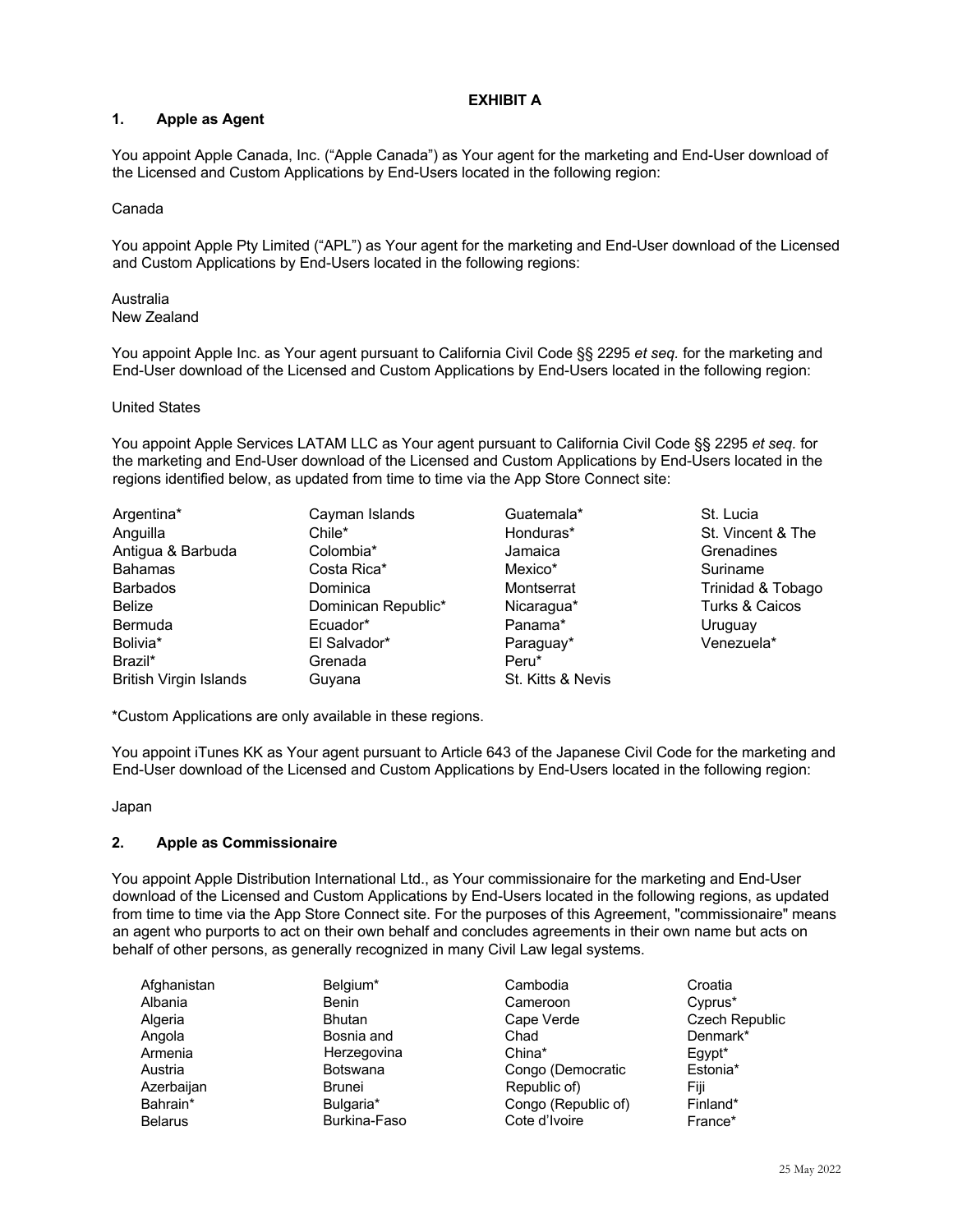Gabon Gambia Georgia Germany\* Ghana Greece\* Guinea-Bissau Hong Kong\* Hungary Iceland\* India Indonesia Iraq Ireland\* Israel\* Italy\* Jordan Kazakhstan Kenya Korea\* Kosovo Kuwait Kyrgyzstan Laos Latvia\* Lebanon

Liberia Libya Lithuania\* Luxembourg\* Macau Macedonia Madagascar Malawi Malaysia\* Maldives Mali Malta, Republic of\* **Mauritania** Mauritius Micronesia, Fed States of Moldova Mongolia Montenegro **Morocco** Mozambique Myanmar Namibia Nauru Nepal Netherlands\*

Niger Nigeria Norway\* Oman Pakistan Palau Papua New Guinea Philippines\* Poland Portugal Qatar\* Romania\* Russia\* Rwanda Sao Tome e Principe Saudi Arabia\* Senegal Serbia Seychelles Sierra Leone Singapore\* Slovakia\* Slovenia\* Solomon Islands South Africa

Spain\* Sri Lanka Swaziland Sweden\* Switzerland\* Taiwan\* Tajikistan Tanzania Thailand\* Tonga Tunisia Turkey\* **Turkmenistan** UAE\* Uganda Ukraine\* United Kingdom\* **Uzbekistan** Vanuatu Vietnam\* Yemen Zambia Zimbabwe

\*Custom Applications are only available in these regions.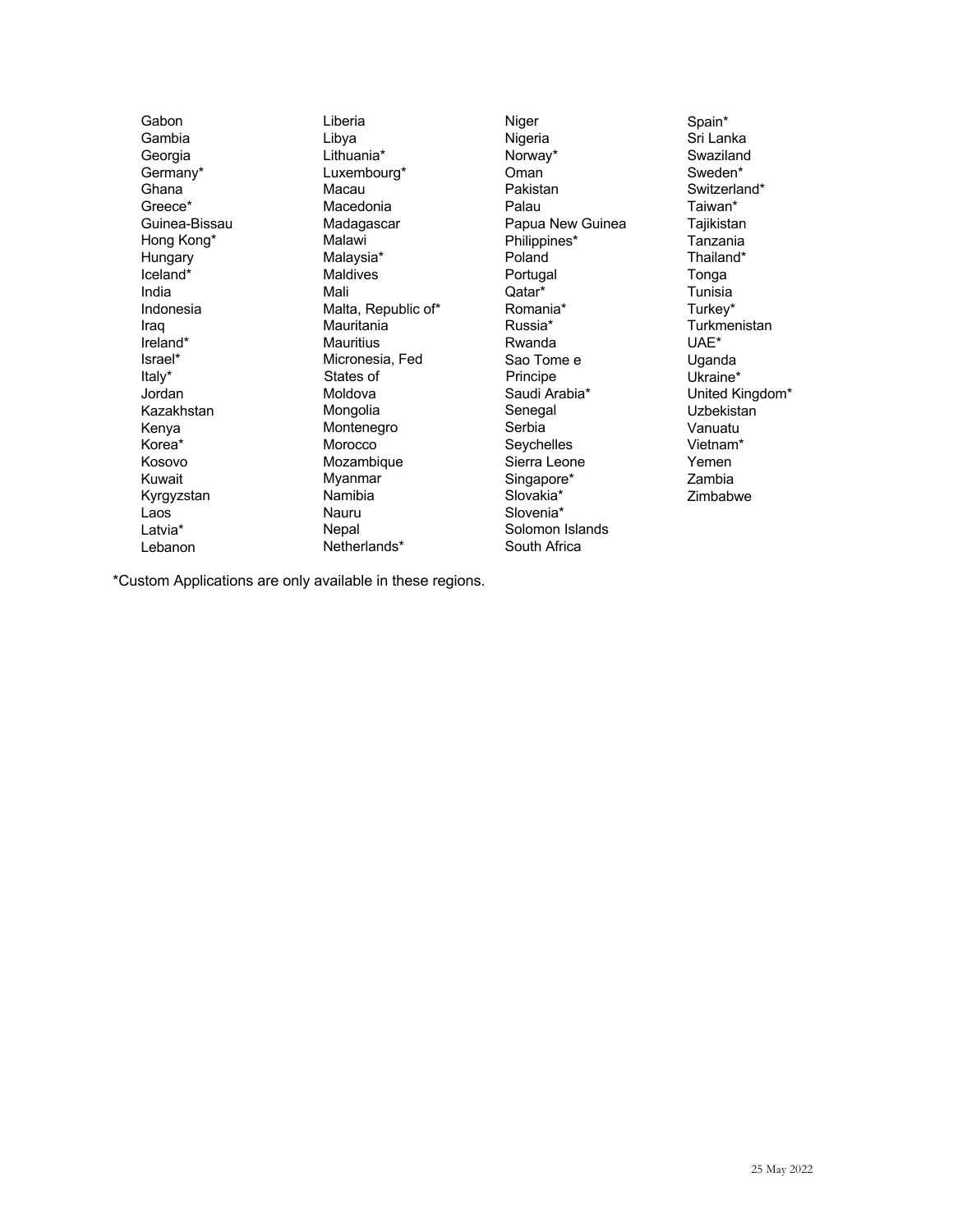#### **EXHIBIT B**

**1.** If taxes apply, Apple shall collect and remit to the competent tax authorities the taxes described in Section 3.2 of Schedule 2 for sales of the Licensed Applications to End-Users and in Section 3.2 of Schedule 3 for sales of the Custom Applications to the Custom App Distribution Customers located in the following regions, as updated from time to time via the App Store Connect site:

| Albania         | Czech Republic<br><b>Denmark</b> | Lithuania          | Slovakia             |
|-----------------|----------------------------------|--------------------|----------------------|
| Armenia         |                                  | Luxembourg         | Slovenia             |
| Australia       | Estonia                          | Malaysia           | South Africa         |
| Austria         | Finland                          | Malta, Republic of | Spain                |
| <b>Bahamas</b>  | France                           | Mexico***          | Sweden               |
| <b>Bahrain</b>  | Georgia                          | Moldova            | Switzerland          |
| <b>Barbados</b> | Germany                          | Netherlands        | Taiwan               |
| <b>Belarus</b>  | Greece                           | New Zealand        | Tajikistan**         |
| Belgium         | Hungary                          | Nigeria            | Thailand**           |
| Bosnia and      | Iceland                          | Norway             | Turkey               |
| Herzegovina     | India                            | Oman               | Ukraine              |
| <b>Bulgaria</b> | Indonesia**                      | Poland             | United Arab          |
| Canada          | Ireland                          | Portugal           | Emirates             |
| Cambodia        | Italy                            | Romania            | Uganda               |
| Cameroon        | Kazakhstan                       | Russia**           | United Kingdom       |
| Chile           | Kenya                            | Saudi Arabia       | <b>United States</b> |
| China*          | Korea**                          | Serbia             | Uruguay†             |
| Colombia        | Kosovo                           | Singapore**        | Uzbekistan**         |
| Croatia         | Kyrgyzstan                       |                    | Zimbabwe             |
| Cyprus          | Latvia                           |                    |                      |

\* Except for certain taxes to be collected as required by the Chinese government, Apple shall not collect or remit additional taxes or levies in China. You understand and agree that You shall be solely responsible for the collection and remittance of any taxes as may be required by local law.

\*\* Solely applicable to non-resident Developers. Apple shall not collect and remit taxes for local Developers, and such developers shall be solely responsible for the collection and remittance of such taxes as may be required by local law.

\*\*\* Solely applicable to Developers who are not registered with the local tax authorities for VAT purposes in Mexico. For Developers who are registered for VAT purposes in Mexico, Apple shall collect and remit (i) the total VAT amount to local corporations and foreign residents, and (ii) the applicable VAT amount to local individuals and the remaining VAT amount to the local tax authorities, in accordance with local law. Developers shall be responsible for the remittance of such VAT to competent tax authorities as may be required by local law.

† Except for certain taxes on digital transactions that Apple must collect as required by the Uruguayan government, Apple shall not collect or remit additional taxes or levies in Uruguay. You understand and agree that You shall be solely responsible for the collection and remittance of any taxes imposed on Your earnings as may be required by local law.

**2.** Apple shall not collect and remit the taxes described in Section 3.2 of Schedule 2 for sales of the Licensed Applications to End-Users and in Section 3.2 of Schedule 3 for sales of the Custom Applications to the Custom App Distribution Customers located in the regions not listed above in Section 1 of this Exhibit B. You shall be solely responsible for the collection and remittance of such taxes as may be required by local law.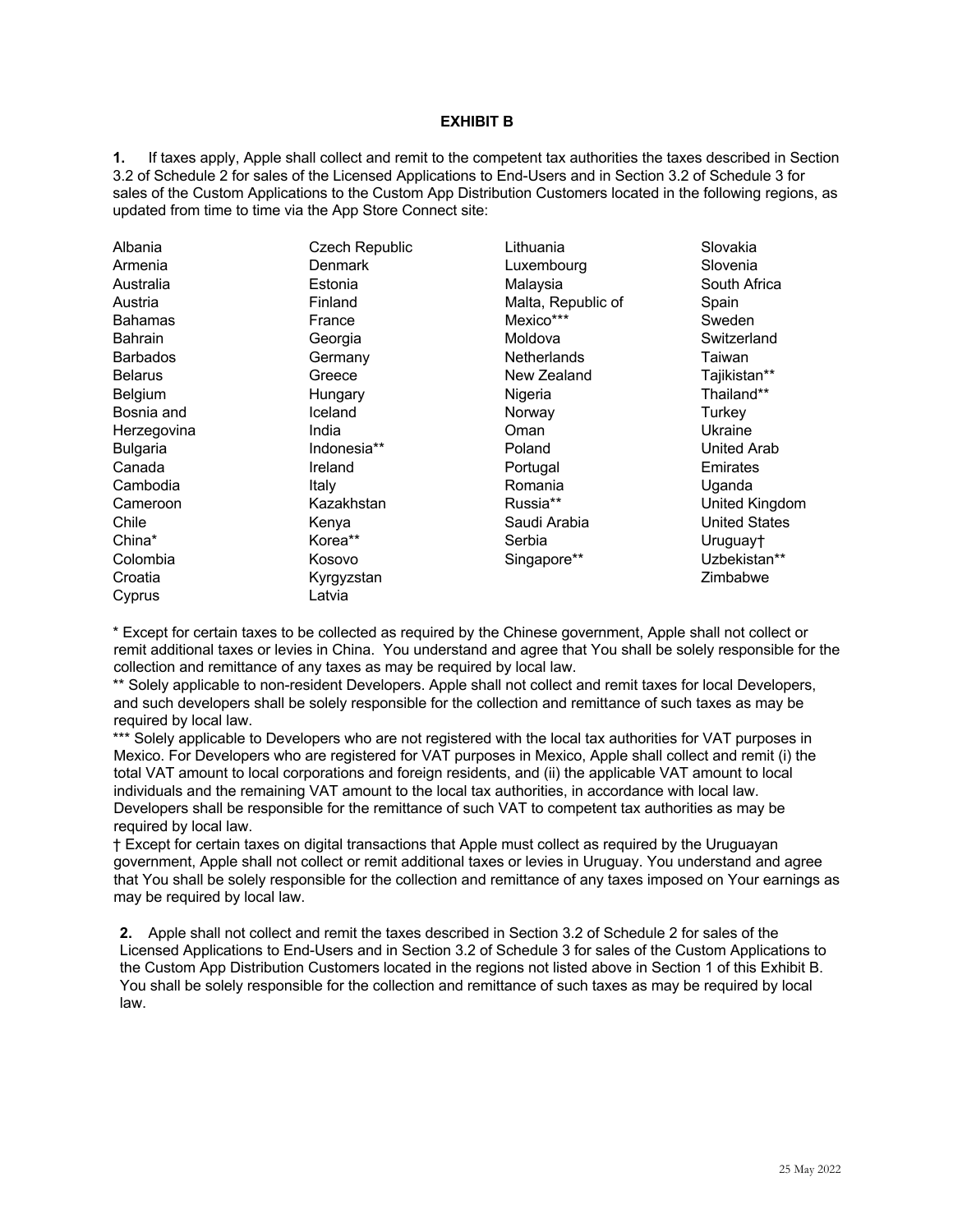# **EXHIBIT C**

# **1. AUSTRALIA**

# **1.1 General**

- (a) Terms defined in the A New Tax System (Goods and Services Tax) Act 1999 ("GST Act") have the same meaning when used in this Section 1.
- (b) This Section 1 of Exhibit C survives the termination of the Agreement.

# **1.2 Delivery of Licensed and Custom Applications to End-Users in Australia**

Where You designate APL to allow access to the Licensed and Custom Applications to End-Users in Australia:

1.2.1 You shall indemnify and hold Apple harmless against any and all claims by the Commissioner of Taxation ("Commissioner") for nonpayment or underpayment of GST under the *A New Tax System (Goods and Services Tax) Act 1999* ("GST Act") and for any penalties and / or interest thereon. In addition, You shall indemnify and hold Apple harmless against any penalties imposed by the Commissioner for failing to register for GST in Australia.

- 1.2.2 Goods and Services Tax (GST)
- (a) General
	- (i) This Section 1.2 of Exhibit C applies to supplies made by You, through APL, as agent, that are connected with Australia. Terms defined in the GST Act have the same meaning when used in this Section 1.2.
	- (ii) Unless expressly stated otherwise, any sum payable or amount used in the calculation of a sum payable under Schedule 2 and Schedule 3 has been determined without regard to GST and must be increased on account of any GST payable under this Section 1.2.
	- (iii) If any GST is payable on any taxable supply made under Schedule 2 and Schedule 3 by a supplier to a recipient, the recipient must pay the GST to the supplier at the same time and in the same manner as providing any monetary consideration. For the avoidance of doubt, this includes any monetary consideration that is deducted by APL as commission in accordance with Section 3.4 of Schedule 2 and Section 3.4 of Schedule 3.
	- (iv) The amount recoverable on account of GST under this clause by APL will include any fines, penalties, interest and other charges.
	- (v) This Section 1 of Exhibit C survives the termination of the Agreement.
- (b) Resident Developers or Non-resident GST-Registered Developers with an ABN
	- (i) If You are a resident of Australia, it is a condition of Schedule 2 and Schedule 3 that You have an Australian Business Number ("ABN") and are registered for GST or have submitted an application to register for GST to the Commissioner with an effective GST registration date of no later than the date of Schedule 2 and Schedule 3. You will provide Apple with satisfactory evidence of Your ABN and GST registration (by uploading to Apple, using the App Store Connect site, a copy of Your GST registration or print-out from the Australian Business Register) within 30 days of Schedule 2 and Schedule 3. You warrant that You will notify Apple if You cease to hold a valid ABN or be registered for GST.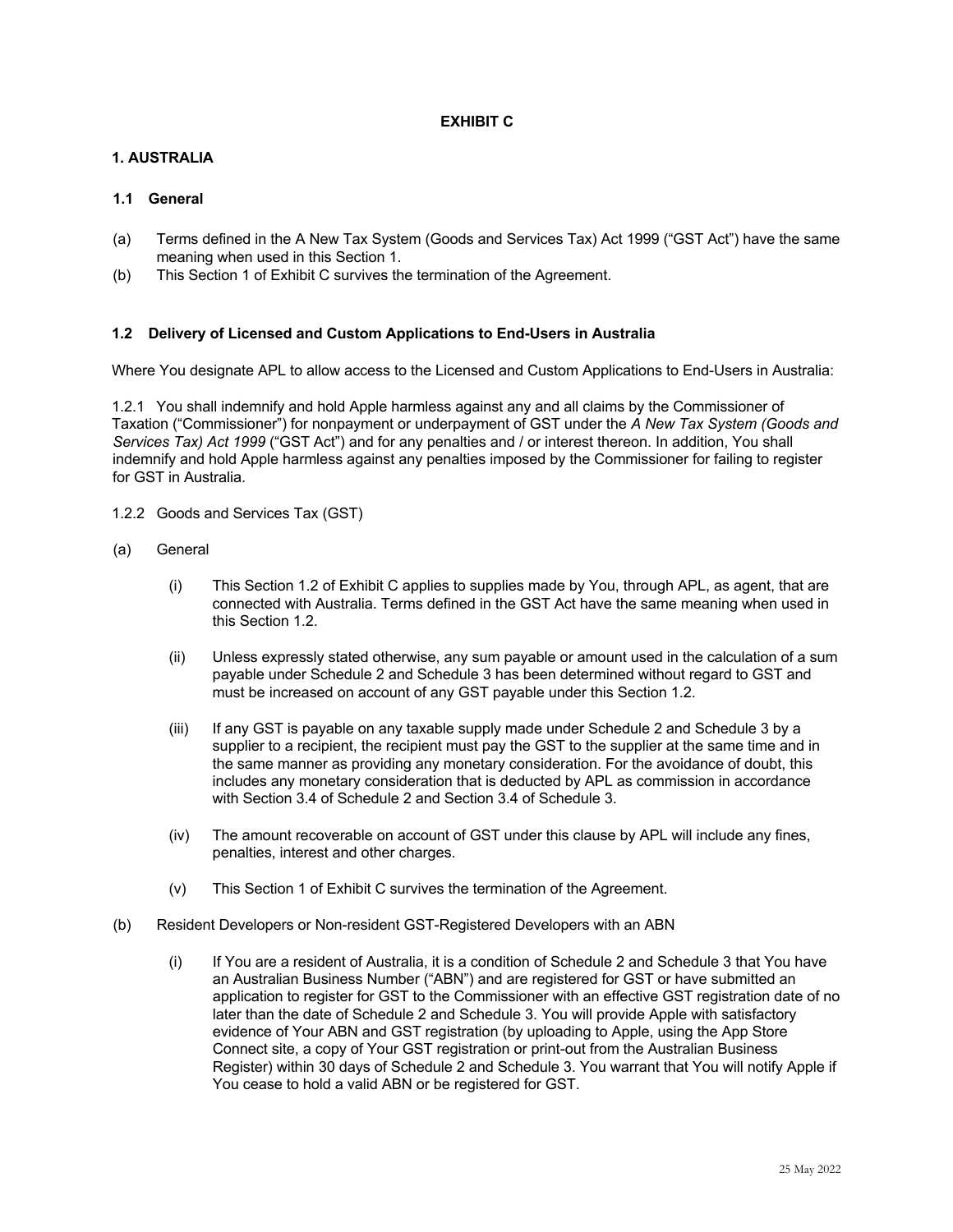- (ii) If You are a non-resident and are registered for GST with an ABN, it is a condition of Schedule 2 and Schedule 3 that You will provide Apple with satisfactory evidence of Your ABN and GST registration within 30 days of Schedule 2 and Schedule 3. You warrant that You will notify Apple if You cease to be registered for GST with an ABN.
- (iii) You and APL agree to enter into an arrangement for the purposes of s.153-50 of the GST Act. You and APL further agree that for taxable supplies made by You, through APL as agent, to any End-User:
- (A) APL will be deemed as making supplies to any End-User;
- (B) You will be deemed as making separate, corresponding supplies to APL;
- (C) APL will issue to any End-User, in APL's own name, all tax invoices and adjustment notes relating to supplies made under section 1.2.2(b)(iii)(A);
- (D) You will not issue to any End-User any tax invoices or adjustment notes relating to taxable supplies made under section 1.2.2(b)(iii)(A);
- (E) APL will issue a recipient created tax invoice to You in respect of any taxable supplies made by You to APL under Schedule 2 and Schedule 3, including taxable supplies made under section 1.2.2(b)(iii)(B); and
- (F) You will not issue a tax invoice to APL in respect of any taxable supplies made by You to APL under Schedule 2 and Schedule 3, including taxable supplies made under section 1.2.2(b)(iii)(B).
- (c) Non-resident, Non-GST-registered Developers

If You are a non-resident and are not registered for GST with an ABN, then:

- (i) APL will issue to any End-User, in APL's own name, all tax invoices and adjustment notes relating to taxable supplies made by You through APL as agent; and
- (ii) You will not issue to any End-User any tax invoices or adjustment notes relating to taxable supplies made by You through APL as agent.

### **1.3 Australian Developers – Delivery of Licensed and Custom Applications to End-Users and Custom App Distribution Customers Outside Australia**

If You are a resident of Australia and You appoint Apple as Your agent or commissionaire for the marketing and End-User and Custom App Distribution Customer download of the Licensed and Custom Applications by End-Users and Custom App Distribution Customers located outside of Australia, it is a condition of this contract that You confirm that You have an Australian Business Number ("ABN") and are registered for GST under the A New Tax System (Goods and Services Tax Act 1999 ("GST Act"). You will provide Apple with satisfactory evidence of Your ABN and GST registration (by uploading to Apple, using the App Store Connect site, a copy of Your GST registration or print-out from the Australian Business Register) within 30 days of Schedule 2 and Schedule 3. You warrant that You will notify Apple if You cease to hold a valid ABN or be registered for GST.

# **2. BRAZIL**

**Delivery of Licensed and Custom Applications to End-Users and Custom App Distribution Customers in Brazil**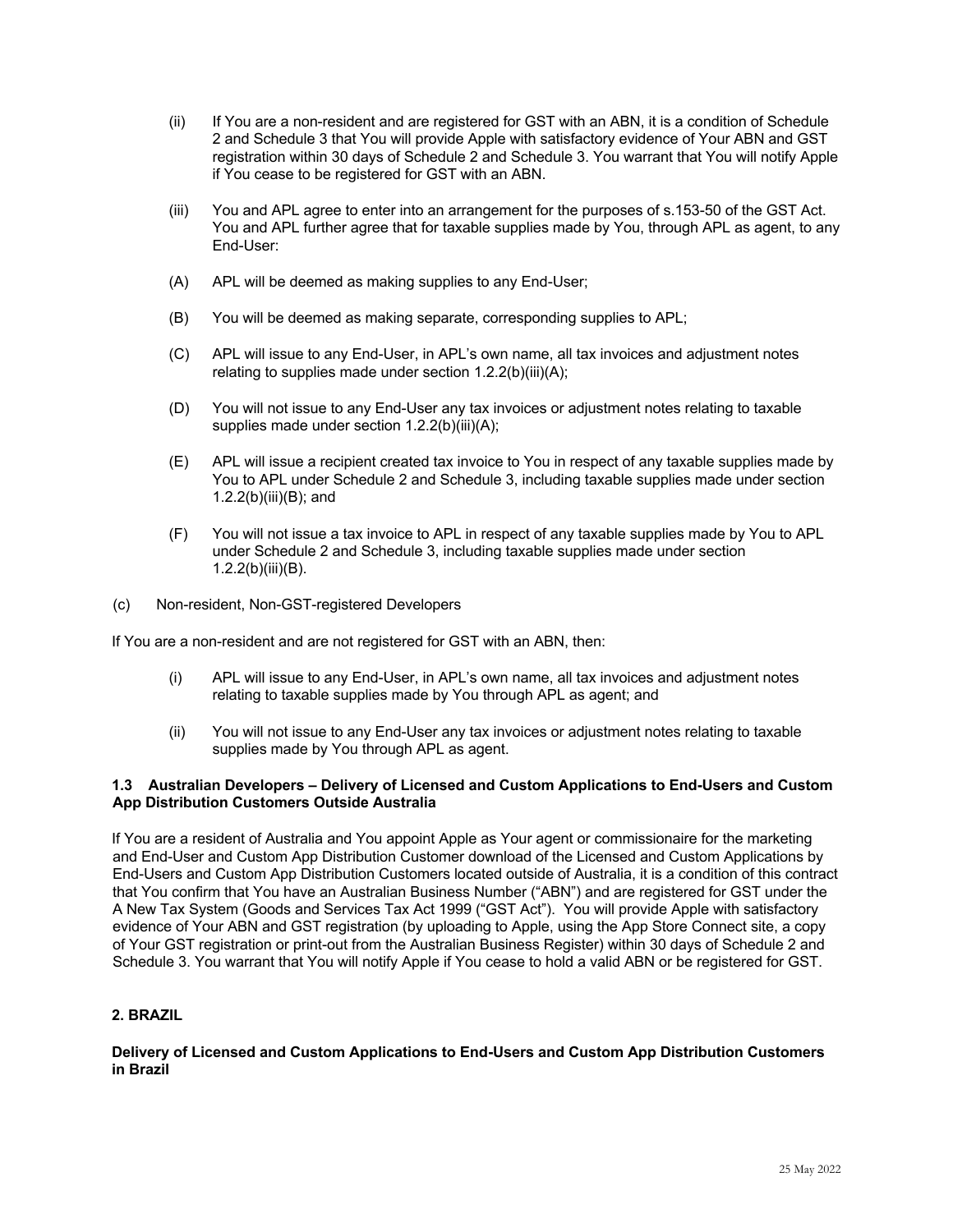Where You designate Apple Services LATAM LLC to allow access to the Licensed and Custom Applications to End-Users and Custom App Distribution Customers in Brazil:

# **(A) General**

2.1 You acknowledge and agree that You have the sole responsibility for: (i) any indirect taxes liability (including but not limited to goods and services taxes), with respect to delivery on Your behalf of Your Licensed and Custom Applications to End-Users and Custom App Distribution Customers by Apple; (ii) filing of indirect tax returns and payment of indirect taxes to the Brazilian government, if applicable; and (iii) determining independently, or in consultation with Your own tax advisor, Your taxpayer status and tax payment obligations for indirect tax purposes.

2.2 You authorize, consent to, and acknowledge that Apple may use a third party in Brazil, an Apple subsidiary and/or a third party vendor (the "Collecting Entity"), to collect any amounts from End-Users or Custom App Distribution Customers for the Licensed or Custom Applications and remit such amounts out of Brazil to Apple to enable the remittance of Your proceeds to You.

2.3 To the extent withholding taxes are applicable on remittances out of Brazil of the prices payable by End Users or Custom App Distribution Customers for the Licensed or Custom Applications, the Collecting Entity will deduct the full amount of such withholding tax from the gross amount owed to You by Apple and will pay the amount withheld to the competent Brazilian tax authorities in Your name. The Collecting Entity will use commercially practical efforts to issue the respective withholding tax forms, which will be provided to You by Apple as provided in the Brazilian tax law. You are solely responsible for providing any additional documentation required by the tax authorities in Your region to be able to claim any foreign tax credits, if applicable.

# **(B) Non-Resident Developers**

2.4 If You are not a resident of Brazil and to the extent withholding taxes are applicable on the remittances out of Brazil of the gross amount owed to You, You may provide to Apple Your region of residence certificate or equivalent documentation to claim a reduced rate of withholding tax under an applicable income tax treaty between Your region of residence and Brazil. The Collecting Entity will apply a reduced rate of withholding tax, if any, as provided in the applicable income tax treaty between Your region of residence and Brazil, only after You furnish Apple with the documentation as required under that income tax treaty or otherwise satisfactory to Apple, which is sufficient to establish Your entitlement to that reduced rate of withholding tax. You acknowledge that the reduced rate will only take effect after Apple approves and accepts the tax residence certificate or equivalent documentation provided by You. Notwithstanding section 3.3 of Schedule 2 and section 3.3 of Schedule 3, if Your funds will be remitted out of Brazil prior to receipt and approval by Apple of such tax documentation, the Collecting Entity may withhold and remit to the competent tax authorities the full amount of withholding tax unreduced by any tax treaty, and Apple will not refund to You any amount of such taxes withheld and remitted.

You will indemnify and hold Apple and the Collecting Entity harmless against any and all claims by any competent tax authority for any underpayment of any such withholding or similar taxes, and any penalties and/or interest thereon, including, but not limited to, underpayments attributable to any erroneous claim or representation by You as to Your entitlement to, or Your actual disqualification for, the benefit of a reduced rate of withholding tax.

# **(C) Resident Developers**

2.5 If You are a resident of Brazil, You must update Your account with Your respective Brazilian taxpayer number (CNPJ or CPF, as applicable). You acknowledge that by not providing Your respective Brazilian taxpayer number, Your Licensed and Custom Applications may be removed from the Brazilian Store until such time as Your Brazilian taxpayer number is provided.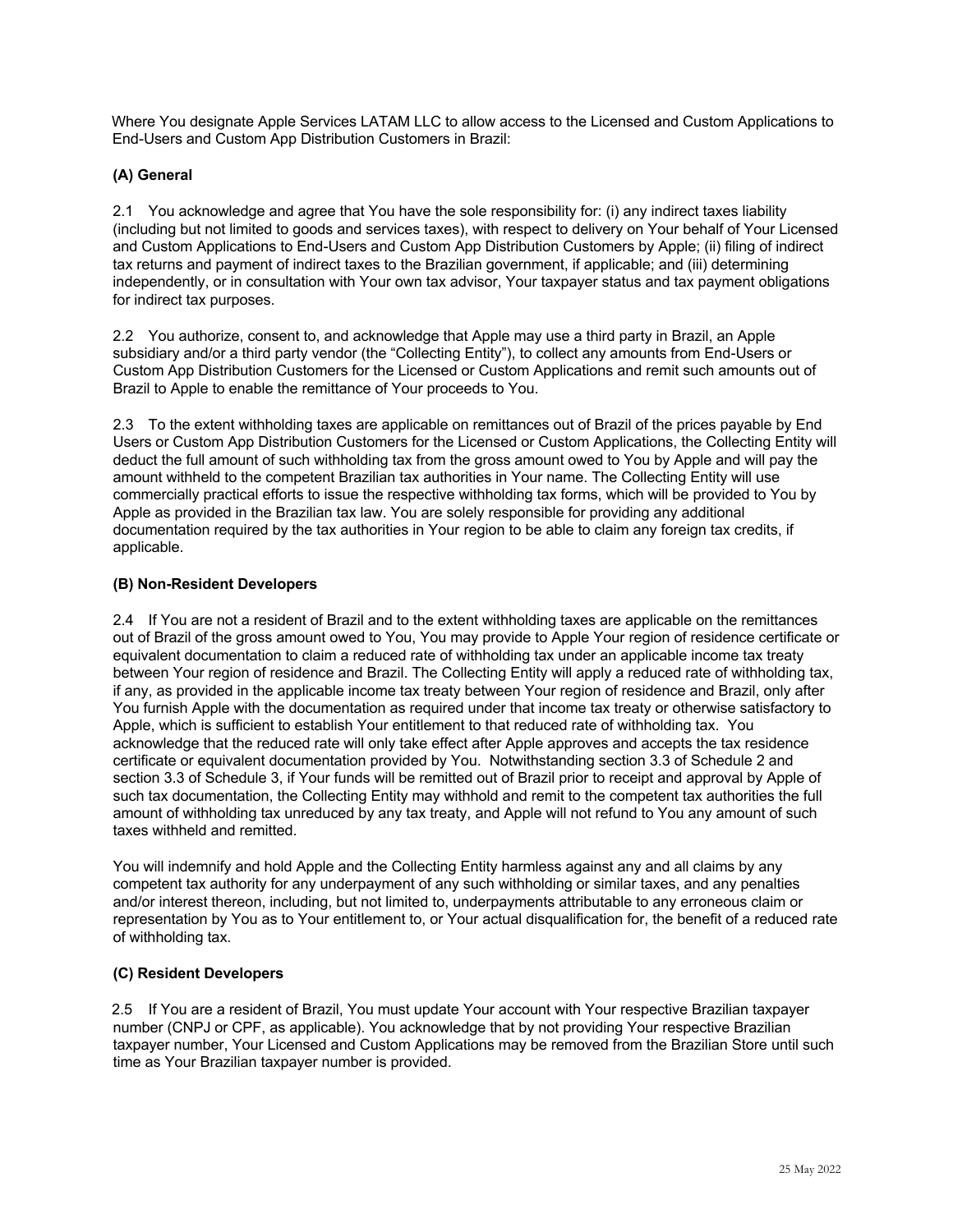# **3.CANADA**

### **Delivery of Licensed and Custom Applications to End-Users in Canada**

If You are a resident of Canada, You must add to or update Your account with Your Canadian GST/HST number. If You are a resident of Quebec, You must also add or update Your account with Your Quebec QST number.

Where You designate Apple Canada to allow access to the Licensed and Custom Applications to End-Users in Canada:

### 3.1 General

You shall indemnify and hold Apple harmless against any and all claims by the Canada Revenue Agency (the "CRA"), Ministere du Revenu du Quebec (the "MRQ") and the tax authorities of any province that has a provincial retail sales tax ("PST") for any failure to pay, collect or remit any amount(s) of goods and services tax/harmonized sales tax ("GST/HST") imposed under the Excise Tax Act (Canada) (The "ETA"), Quebec Sales Tax ("QST") or PST and any penalties and/or interest thereon in connection with any supplies made by Apple Canada to End-Users in Canada on Your behalf and any supplies made by Apple Canada to You.

### 3.2 GST/HST

(a) This Section 3.2 of Exhibit C applies with respect to supplies made by You, through Apple Canada, as agent to End-Users in Canada. Terms defined in the ETA have the same meaning when used in this Section 3.2. Apple Canada is registered for GST/HST purposes, with GST/HST Registration No. R100236199.

(b) If You are a resident of Canada or are a non-resident of Canada that is required to register for GST/HST purposes pursuant to the ETA, it is a condition of Schedule 2 and Schedule 3, that You are registered for GST/HST or have submitted an application to register for GST/HST to the CRA with an effective GST/HST registration date of no later than the date of Schedule 2 and Schedule 3. You shall provide Apple Canada with satisfactory evidence of Your GST/HST registration (*e.g.*, a copy of Your CRA confirmation letter or print-out from the GST/HST Registry on the CRA web site) at Apple Canada's request. You warrant that You will notify Apple Canada if You cease to be registered for GST/HST.

(c) If You are registered for GST/HST purposes, You, by executing Schedule 2 and Schedule 3, (i) agree to enter into the election pursuant to subsection 177(1.1) of the ETA to have Apple Canada collect, account for and remit GST/HST on sales of Licensed Applications and Custom Applications made to End-Users in Canada on Your behalf and have completed (including entering its valid GST/HST registration number), signed and returned to Apple Canada Form GST506 (accessible on the App Store Connect site); and (ii) acknowledge that Apple will deduct from your remittance the applicable Canadian GST/HST and QST, based on Your address in Canada, on the commission payable by You to Apple.

(d) If You are not registered for GST/HST purposes, by executing Schedule 2 and Schedule 3, and not completing, signing and returning Form GST506 to Apple Canada, You (i) certify that You are not registered for GST/HST purposes; (ii) certify that You are not resident in Canada and do not carry on business in Canada for purposes of the ETA; (iii) acknowledge that Apple Canada will charge, collect and remit GST/HST on sales of Licensed Applications and Custom Applications to End-Users in Canada made on Your behalf; (iv) acknowledge that the commission payable by You to Apple Canada is zero-rated for GST/HST purposes (*i.e.*, GST/HST rate is 0%); and (v) agree to indemnify Apple for any GST/HST, interest and penalty assessed against Apple Canada if it is determined that You should have been registered for GST/HST purposes such that the commission fees charged by Apple Canada were subject to GST/HST.

#### 3.3 Quebec Sales Tax

Terms defined in an Act respecting the Quebec Sales Tax (the "QSTA") have the same meaning when used in this Section 3.3 of Exhibit C.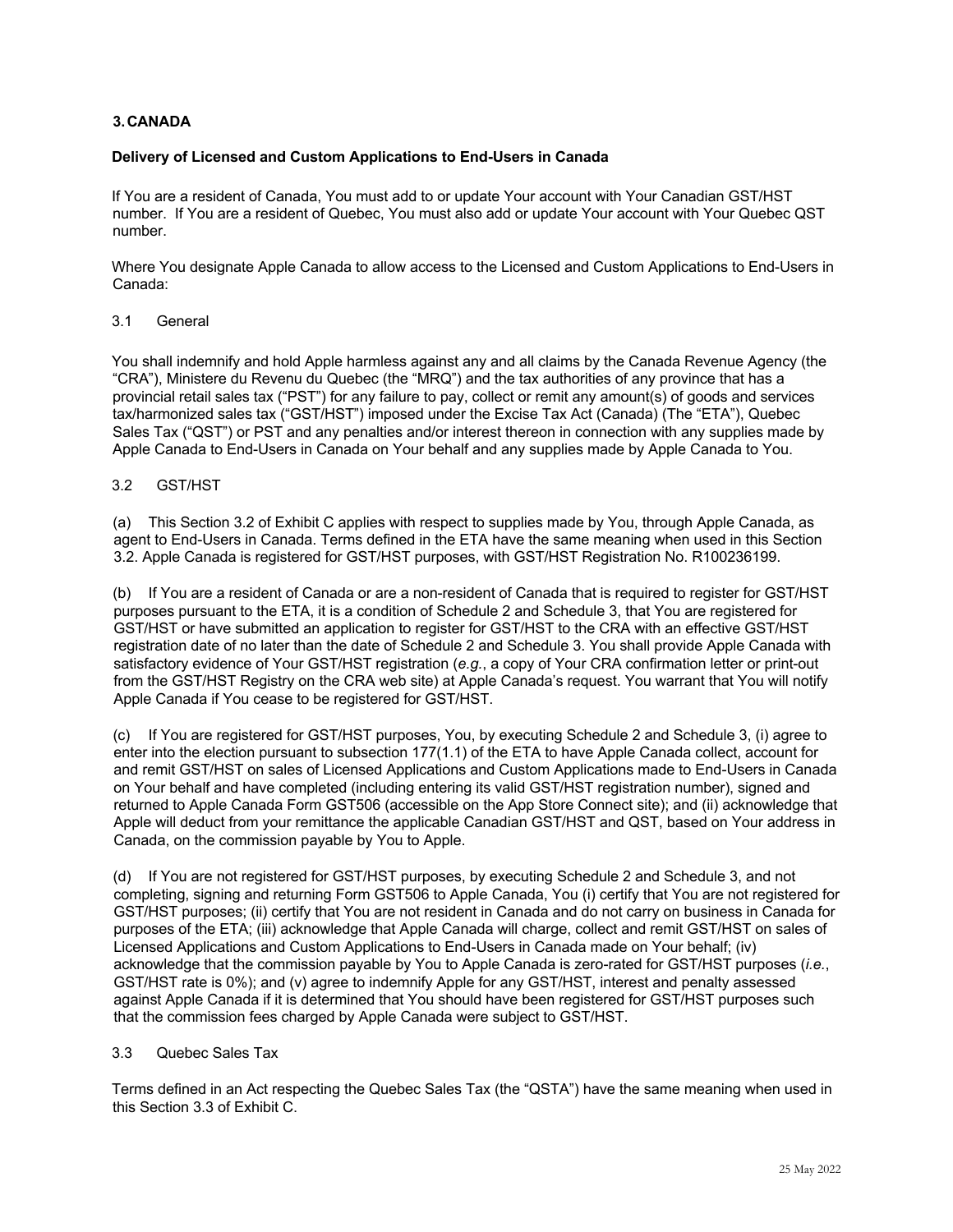(a) If You are a resident of Quebec, it is a condition of Schedule 2 and Schedule 3, that You are registered for QST or have submitted an application to register for QST to the MRQ with an effective QST registration date of no later than the date of Schedule 2 and Schedule 3. You shall provide Apple Canada with satisfactory evidence of Your QST registration (*e.g.*, a copy of Your MRQ confirmation letter or print-out from the QST Registry on the MRQ web site) at Apple Canada's request. You warrant that You will notify Apple Canada if You cease to be registered for QST.

(b) If You are a resident of Quebec, You, by executing Schedule 2 and Schedule 3, (i) certify that You are registered for QST; (ii) agree to enter into the election pursuant to section 41.0.1 of the QSTA to have Apple Canada collect, account for and remit QST on sales of Licensed Applications and Custom Applications to End-Users in Quebec made on Your behalf and have completed (including entering its valid QST registration number), signed and returned to Apple Canada Form FP2506-V; and (iii) acknowledge that Apple Canada will not charge, collect or remit QST on sales of Licensed Applications and Custom Applications made on Your behalf to End-Users located outside Quebec on the assumption that the End-Users are not resident in Quebec and not registered for QST purposes such that the sales are zero-rated for QST purposes.

(c) If You are not a resident of Quebec, by executing Schedule 2 and Schedule 3, and not completing, signing and returning Form FP2506-V to Apple Canada, You (i) certify that You are not resident in Quebec; (ii) certify that You do not have a permanent establishment in Quebec; and (iii) acknowledge Apple will charge, collect and remit QST on sales of Licensed Applications and Custom Applications to End-Users in Quebec made on Your behalf.

# 3.4 PST

This Section 3.4 of Exhibit C applies to supplies of Licensed and Custom Applications made by You, through Apple Canada, as agent, to End-Users in any province that has or that adopts a PST. You acknowledge and agree that Apple Canada may charge, collect and remit applicable PST on sales of Licensed and Custom Applications made to End-Users in such provinces by Apple Canada on Your behalf.

# **4. CHILE**

### **Chilean Developers - Delivery of Licensed and Custom Applications to End-Users and Custom App Distribution Customers in or outside Chile**

If You are a resident of Chile, Apple will apply VAT on the commission payable by You to Apple to be deducted from Your remittance, pursuant to Chilean tax regulations, unless you confirm that you are a VAT taxpayer in such region and provide proof of your VAT status.

### **5. JAPAN**

#### **(A) Delivery of Licensed and Custom Applications to End-Users in Japan**

Where You designate iTunes KK to allow access to the Licensed and Custom Applications to End-Users in Japan:

5.1 You acknowledge and agree that You have the sole responsibility for: (i) consumption tax output liability, if any, with respect to delivery on Your behalf of Your Licensed and/or Custom Applications to End-Users by iTunes KK; (ii) filing of consumption tax returns and payment of consumption tax to the Japanese government, if applicable; and (iii) determining independently, in consultation with Your own tax advisor, Your taxpayer status and tax payment obligations, and appointing your own tax administrator for consumption tax purposes. If iTunes KK is requested by the Japanese tax authority as your tax administrator in Japan to collect, pay or file your taxes in Japan, iTunes KK will not be able to assist you and you agree that you will appoint your own tax administrator as soon as possible. Your remittance payment under section 3.5 of Schedule 2 and section 3.5 of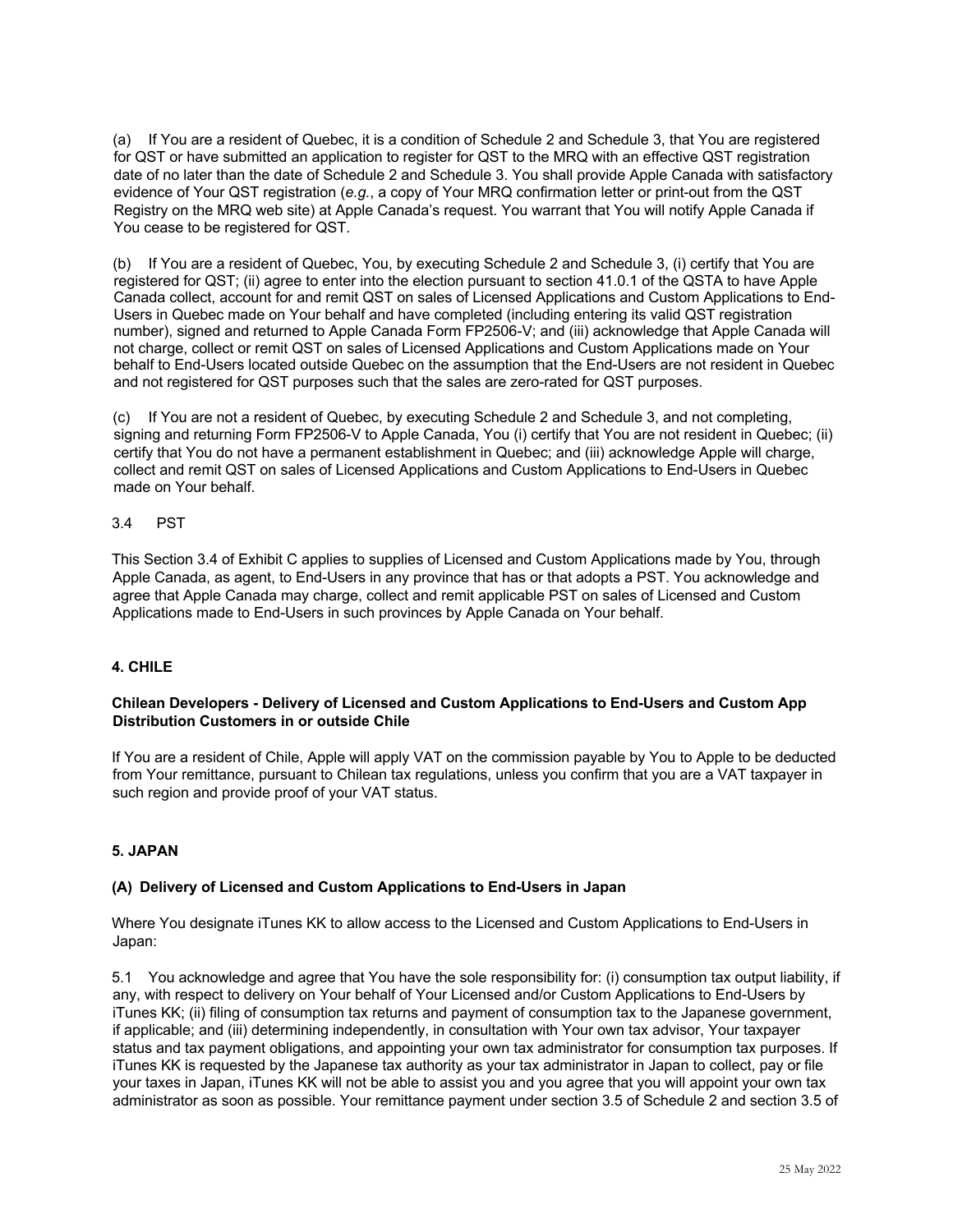Schedule 3 may not be made for Your applicable Licensed or Custom Applications until such time as You appoint your own tax administrator.

5.2 Commissions charged by iTunes KK to Japan resident developers will include consumption tax.

# **(B) Japan Developers – Delivery of Licensed and Custom Applications to End-Users and Custom App Distribution Customers Outside Japan**

If Your principal or headquarters' office is located in Japan and You appoint Apple as Your agent or commissionaire for the marketing and End-User and Custom App Distribution Customer download of the Licensed and Custom Applications by End-Users and Custom App Distribution Customers located outside of Japan, You shall reverse charge any Japanese consumption tax that is payable on the commissions received by Apple in consideration for its services as Your agent or commissionaire under Schedule 2 and Schedule 3.

# **6. KOREA**

### **Korean Developers – Delivery of Licensed and Custom Applications to End-Users and Custom App Distribution Customers in Korea**

If You are a resident of Korea and You appoint Apple Distribution International Ltd. as Your agent or commissionaire to deliver Licensed and Custom Applications to End-Users and Custom App Distribution Customers in Korea, it is a condition of Schedule 2 and Schedule 3 that You have a Korean Business Registration Number ("BRN") or a Registration Number with Korean National Tax Service (collectively "Korean Tax ID").

You must update Your account with Your respective Korean Tax ID when prompted in App Store Connect. You acknowledge that by not providing Your respective Korean Tax ID, Your Licensed or Custom Applications may be removed from the Korean Store or Your remittance payment under section 3.5 of Schedule 2 and section 3.5 of Schedule 3 may not be made for Your applicable Licensed or Custom Applications until such time as Your Korean Tax ID is provided.

At Apple Distribution International Ltd.'s request, You will provide Apple with satisfactory evidence of Your Korean Tax ID (e.g., business registration certificate or print-out from the Korean National Tax Service's Home Tax website). You warrant that You will notify Apple if You cease to hold a valid Korean Tax ID.

If You do not provide a valid Korean Tax ID to Apple, Apple reserves the right to charge Korean VAT on any services provided to You under this Agreement.

# **7. MALAYSIA**

# **Malaysian Developers – Delivery of Licensed and Custom Applications to End-Users and Custom App Distribution Customers in or outside Malaysia**

If You are a resident of Malaysia and You appoint Apple as Your agent or commissionaire to deliver Licensed and Custom Applications to End-Users and Custom App Distribution Customers in the jurisdictions specified in Exhibit A, pursuant to Malaysian tax regulations, Apple will apply Malaysia Service Tax on the commission payable by You to Apple to be deducted from Your remittance.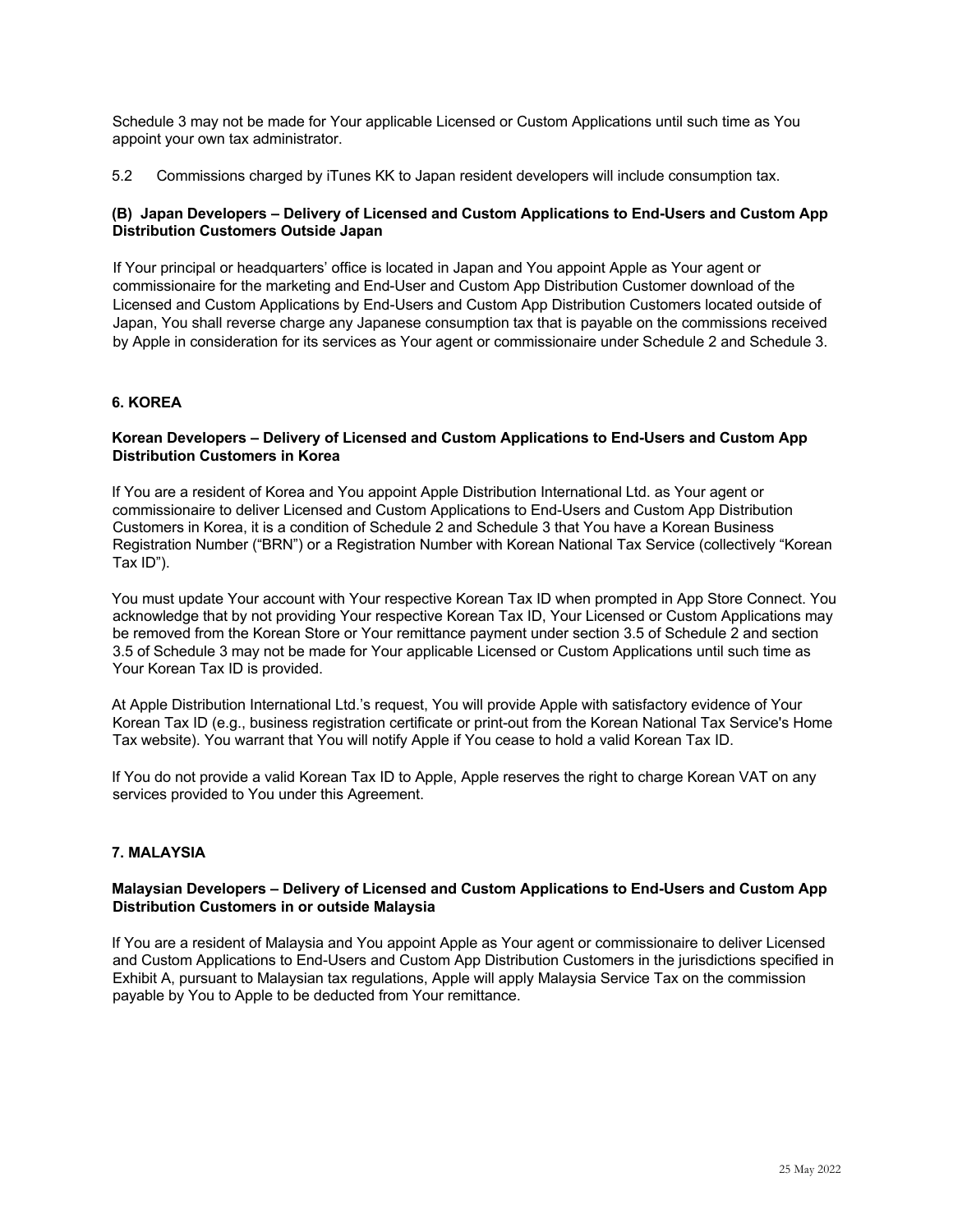### **8. MEXICO**

### **Mexican Developers – Delivery of Licensed and Custom Applications to End-Users and Custom App Distribution Customers in or outside Mexico**

If You are a resident of Mexico, Apple will apply VAT on the commission payable by You to Apple to be deducted from Your remittance, pursuant to Mexican tax regulations. Apple will issue the corresponding invoice for such commission.

Apple also will apply the withholding income tax rate applicable to individuals on remittances for sales of the Licensed and Custom Applications to End-Users and Custom App Distribution Customers located in or outside Mexico, pursuant to Mexican tax regulations. Apple will deduct the full amount of such withholding income tax from the gross amount owed to You by Apple and will pay the amount withheld to the competent Mexican tax authorities.

If You are registered and have a valid tax ID in Mexico (known as the R.F.C), You must provide Apple with a copy of Your Mexican tax ID registration by uploading it using the App Store Connect tool. You warrant that You will notify Apple if You cease to hold a valid tax ID. If You do not provide proof to Apple of Your Mexican tax ID, Apple will apply the highest income tax rate in accordance with Mexican tax regulations.

#### **9. NEW ZEALAND**

#### **9.1 General**

(a) Terms defined in the *Goods and Services Tax Act 1985* ("GST Act 1985") have the same meaning when used in Section 9 of Exhibit C.

(b) This Section 9 of Exhibit C survives the termination of the Agreement.

### **9.2 Delivery of Licensed and Custom Applications to End-Users and Custom App Distribution Customers in New Zealand**

Where You designate APL to allow access to the Licensed and Custom Applications to End-Users and Custom App Distribution Customers in New Zealand:

#### 9.2.1 General

(a) You shall indemnify and hold APL harmless against any and all claims by the Inland Revenue for nonpayment or underpayment of GST under the GST Act 1985 and for any penalties and/or interest thereon.

(b) This Section 9.2 of Exhibit C applies to supplies made by You, through APL as agent, to any End User or Custom App Distribution Customer who is resident in New Zealand.

(c) You and Apple agree that APL is the operator of the electronic marketplace in respect of supplies made by You, through APL as agent, to any End-User or Custom App Distribution Customer who is resident in New Zealand, and is treated as the supplier of those supplies under s. 60C of the GST Act 1985 for GST purposes.

#### 9.2.2 Resident Developers

(a) If You are a resident of New Zealand, You and APL agree under s.60(1C) of the GST Act 1985 that supplies of services made by You through APL as agent to any End-User or Custom App Distribution Customer resident in New Zealand, are treated as 2 separate supplies for GST purposes, being—

(i) a supply of services from You to APL; and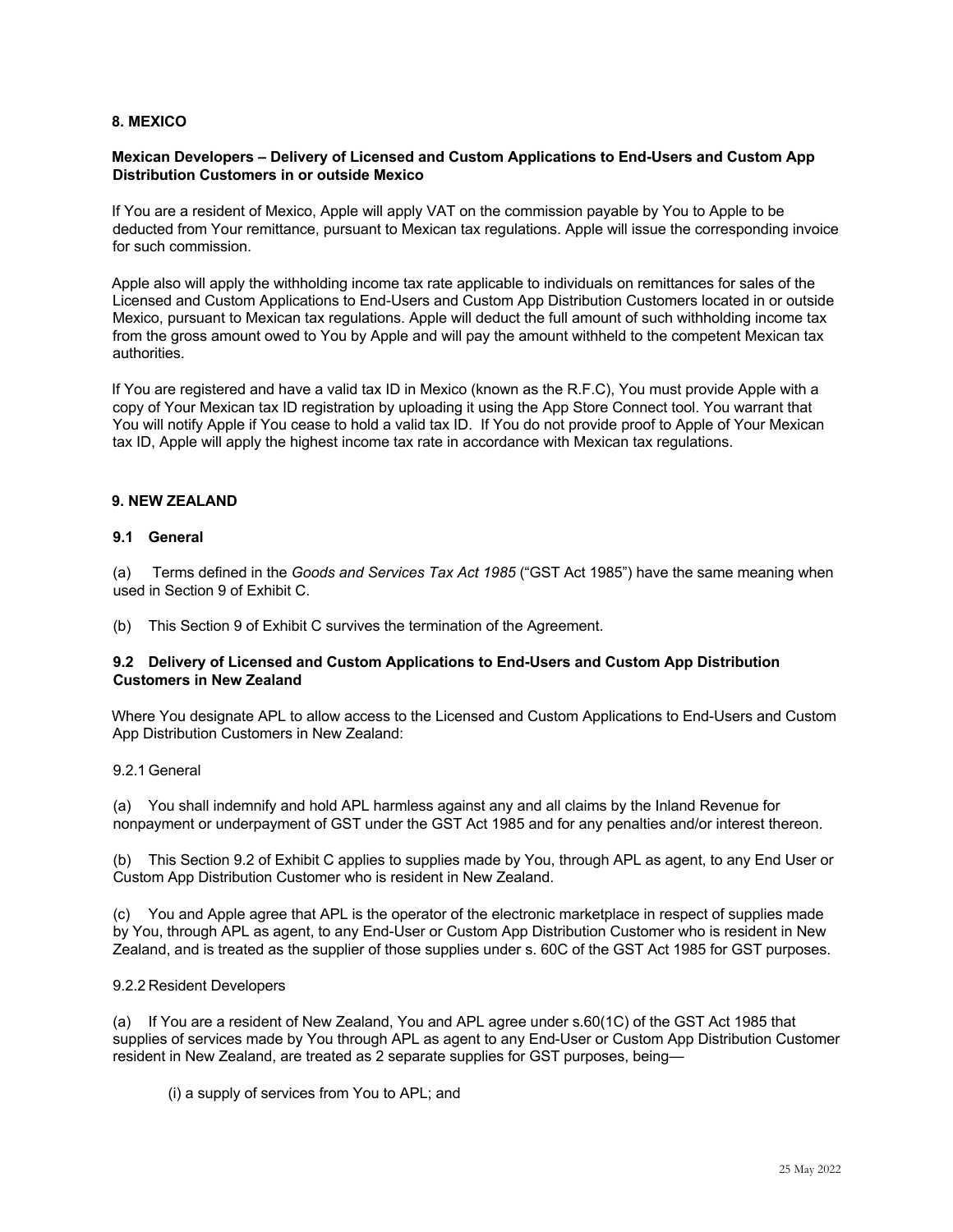(ii) a supply of those services from APL to the End-User or Custom App Distribution Customer resident in New Zealand.

(b) You and APL acknowledge that the supply of services from You to APL for GST purposes under Section 9.2.2(a)(i) of this Exhibit C is not subject to GST under the GST Act 1985.

#### 9.2.3 Non Resident Developers

(a) If You are a non resident of New Zealand, You and Apple agree under s. 60(1B) of the GST Act 1985 that supplies of services made by You through APL as agent to any End-User or Custom App Distribution Customer resident in New Zealand, are treated as 2 separate supplies for GST purposes, being –

- (i) a supply of services from You to APL; and
- (ii) a supply of those services from APL to the End-User or Custom App Distribution Customer resident in New Zealand.

(b) You and APL acknowledge that the supply of services from You to APL for GST purposes under Section 9.2.3(a)(i) of this Exhibit C is not subject to GST under the GST Act 1985.

9.2.4 APL will issue to any End-User or Custom App Distribution Customer, in APL's own name, the required documentation relating to supplies made under Section 9 of this Exhibit C.

9.2.5 You will not issue to any End-User or Custom App Distribution Customer any documentation relating to supplies made under Section 9.2 of this Exhibit C.

### **9.3 New Zealand Developers – Delivery of Licensed and Custom Applications to End-Users and Custom App Distribution Customers Outside New Zealand**

If You are a resident of New Zealand and You appoint Apple as Your agent or commissionaire for the marketing and End-User and Custom App Distribution Customer download of the Licensed and Custom Applications by End-Users and Custom App Distribution Customers located outside of New Zealand, You and Apple agree that under s.60C and 60(1C) of the GST Act 1985, supplies of services made by You through Apple as agent to any End-User or Custom App Distribution Customer resident outside of New Zealand are treated as 2 separate supplies for GST purposes under the GST Act 1985, being –

(i) a supply of services from You to Apple; and

(ii) a supply of those services from Apple to the End-User or Custom App Distribution Customer resident outside of New Zealand.

You and Apple acknowledge that the deemed supply of services from You to Apple under (i) above will not result in a GST cost to Apple under the GST Act 1985.

# **10. SINGAPORE**

### **Singapore Developers – Delivery of Licensed and Custom Applications to End-Users and Custom App Distribution Customers in or outside Singapore**

If You are a resident of Singapore and You appoint Apple as Your agent or commissionaire to deliver Licensed and Custom Applications to End-Users and Custom App Distribution Customers in the jurisdictions specified in Exhibit A, it is a condition of Schedule 2 and Schedule 3 that You confirm to Apple whether You are registered for Singapore GST. If You are registered for GST, You are required to provide Your Singapore GST registration number upon request.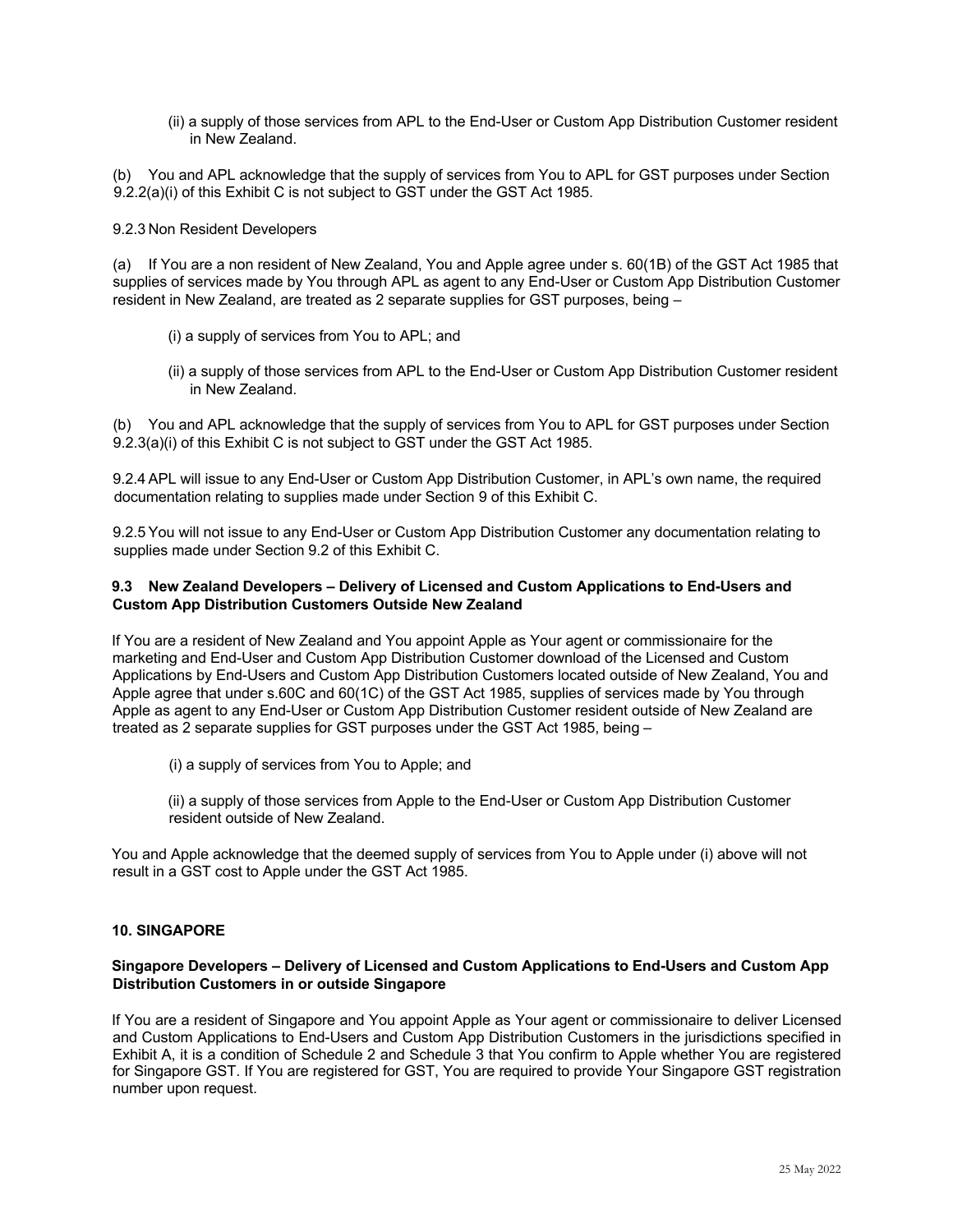If You are not registered for Singapore GST or do not provided Your Singapore GST registration number to Apple, pursuant to Singapore tax regulations, Apple will apply Singapore GST on the commission payable by You to Apple to be deducted from Your remittance.

# **11. TAIWAN**

#### **Delivery of Licensed and Custom Applications to End-Users and Custom App Distribution Customers in Taiwan**

If You file Income Tax in Taiwan and You appoint Apple Distribution International Ltd. as Your agent or commissionaire to deliver Licensed and Custom Applications to End-Users and Custom App Distribution Customers in Taiwan, it is a condition of Schedule 2 and Schedule 3 that You provide Apple your unified business number in Taiwan if you are business or your personal identification card number in Taiwan if You are an individual (collectively "Taiwan Tax ID").

### **12. THAILAND**

### **Thailand Developers – Delivery of Licensed and Custom Applications to End-Users and Custom App Distribution Customers in Thailand**

If You are a resident of Thailand and You appoint Apple as Your agent or commissionaire to deliver Licensed and Custom Applications to End-Users and Custom App Distribution Customers in the jurisdictions specified in Exhibit A, it is a condition of Schedule 2 and Schedule 3 that You confirm to Apple whether You are registered for Thailand VAT. If You are registered for VAT, You are required to provide Your Thailand VAT registration number upon request.

If You are not registered for Thailand VAT or do not provide Your Thailand VAT registration number to Apple, pursuant to Thailand tax regulations, Apple will apply Thailand VAT on the commission payable by You to Apple to be deducted from Your remittance with respect to your sales to Thailand customers.

#### **13. UNITED STATES**

#### **Delivery of Licensed and Custom Applications to End-Users in the United States**

Where You designate Apple Inc. to allow access to the Licensed and Custom Applications to End-Users in the United States:

13.1 If You are not a resident of the United States for U.S. federal income tax purposes, You will complete Internal Revenue Service Form W-8BEN and/or any other required tax forms and provide Apple with a copy of such completed form(s), and any other information necessary for compliance with applicable tax laws and regulations, as instructed on the App Store Connect site.

13.2 If Apple, in its reasonable belief, determines that any state or local sales, use or similar transaction tax may be due from Apple or You in connection with the sale or delivery of any of the Licensed and Custom Applications, Apple will collect and remit those taxes to the competent tax authorities. To the extent that the incidence of any such tax, or responsibility for collecting that tax, falls upon You, You authorize Apple to act on Your behalf in collecting and remitting that tax, but to the extent that Apple has not collected any such tax, or has not received reimbursement for that tax, from End-Users, You shall remain primarily liable for the tax, and You will reimburse Apple for any tax payments that Apple is required to make, but is not otherwise able to recover.

13.3 In the event that You incur liability for income tax, franchise tax, business and occupation tax, or any similar taxes based on Your income, You shall be solely responsible for that tax.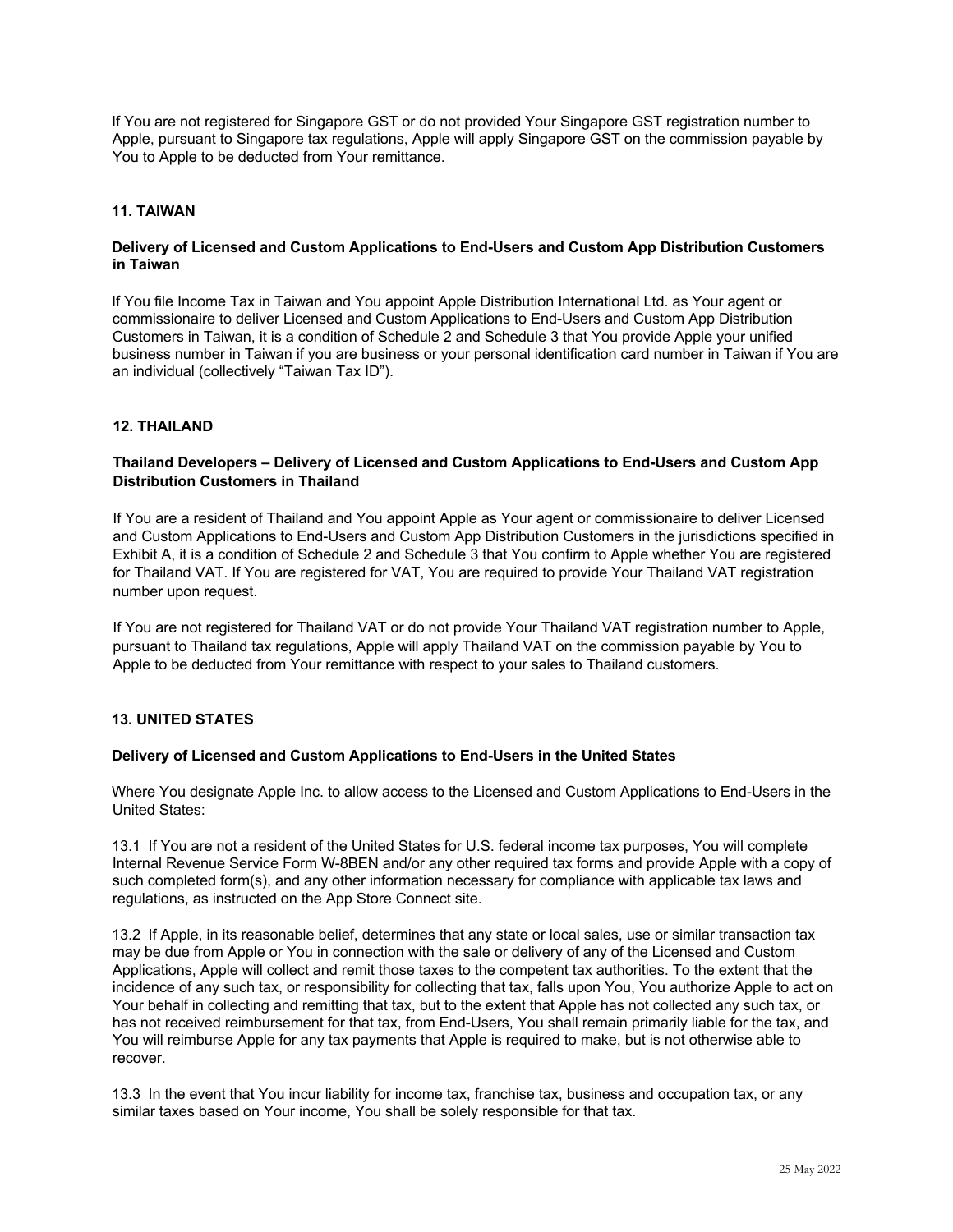# **14. END-USERS IN REGIONS LISTED IN EXHIBIT A, SECTION 2**

### **Delivery of Licensed and Custom Applications to End-Users in regions listed in Exhibit A, Section 2**

Where You designate Apple Distribution International Ltd., located at Hollyhill Industrial Estate, Hollyhill, Cork, Republic of Ireland, to allow access to the Licensed and Custom Applications to End-Users in Exhibit A, Section 2:

You acknowledge that in the event Apple Distribution International Ltd. is subject to any sales, use, goods and services, value added, or other tax or levy with respect to any remittance to You, the full amount of such tax or levy shall be solely for Your account. For the avoidance of doubt, any invoice issued by You to Apple Distribution International Ltd. will be limited to amounts actually due to You, which amounts shall be inclusive of any value added or other tax or levy as set forth above. You will indemnify and hold Apple harmless against any and all claims by any competent tax authorities for any underpayment of any such sales, use, goods and services, value added, or other tax or levy, and any penalties and/or interest thereon.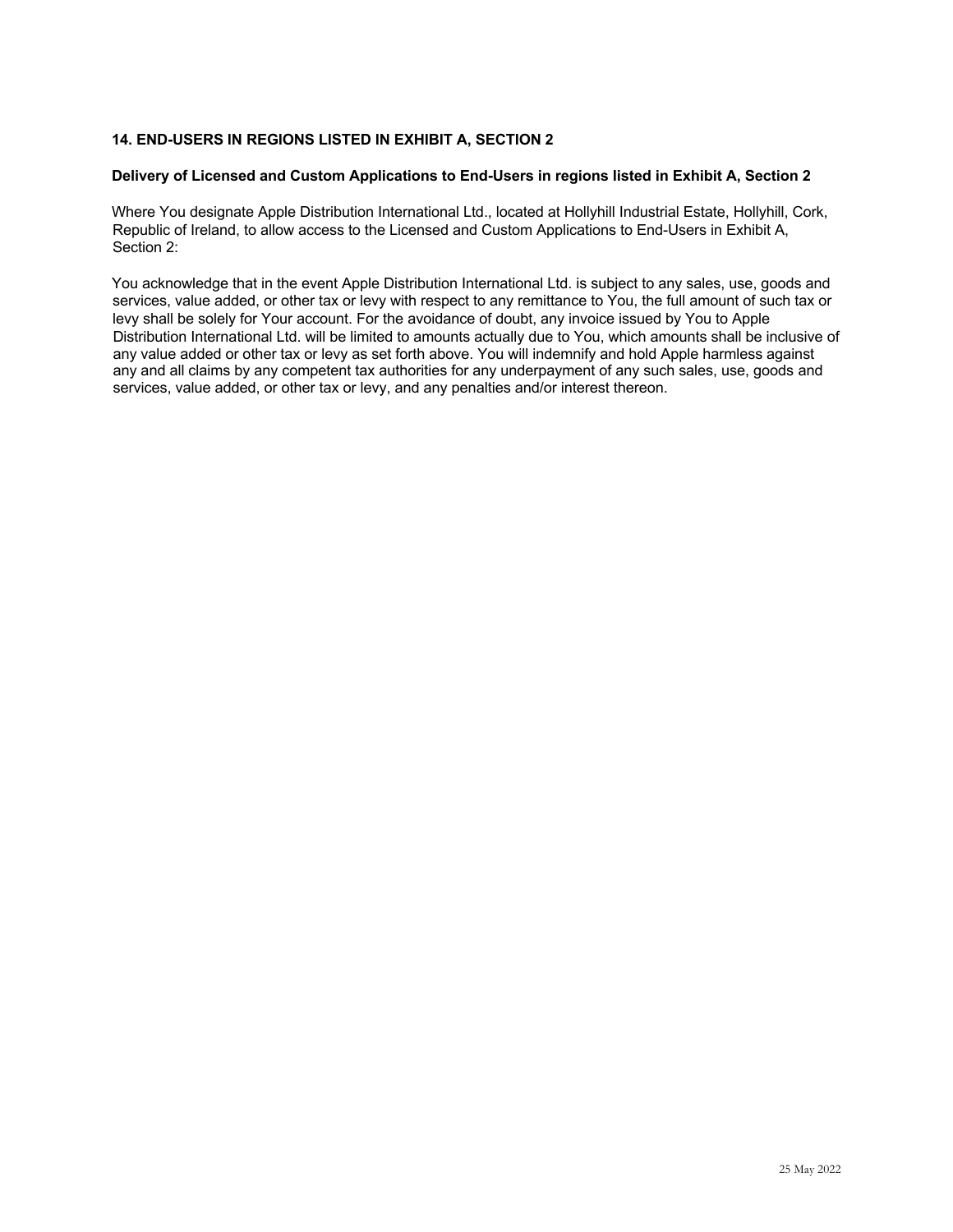# **EXHIBIT D**

### **Instructions for Minimum Terms of Developer's End-User License Agreement**

**1. Acknowledgement**: You and the End-User must acknowledge that the EULA is concluded between You and the End-User only, and not with Apple, and You, not Apple, are solely responsible for the Licensed and Custom Applications and the content thereof. The EULA may not provide for usage rules for Licensed and Custom Applications that are in conflict with, the Apple Media Services Terms and Conditions or the Volume Content Terms as of the Effective Date (which You acknowledge You have had the opportunity to review).

**2. Scope of License**: Each license granted to the End-User for the Licensed and Custom Applications must be limited to a non-transferable license to use the Licensed or Custom Application on any Apple-branded Products that the End-User owns or controls and as permitted by the Usage Rules set forth in the Apple Media Services Terms and Conditions, except that such Licensed Application may be accessed and used by other accounts associated with the purchaser via Family Sharing, volume purchasing, or Legacy Contacts. Solely in connection with certain Apple licensed software, the EULA must authorize a Custom App Distribution Customer to distribute a single license of Your free Custom Applications to multiple End-Users.

**3. Maintenance and Support**: You must be solely responsible for providing any maintenance and support services with respect to the Licensed and Custom Applications, as specified in the EULA, or as required under applicable law. You and the End-User must acknowledge that Apple has no obligation whatsoever to furnish any maintenance and support services with respect to the Licensed and Custom Applications.

**4. Warranty**: You must be solely responsible for any product warranties, whether express or implied by law, to the extent not effectively disclaimed. The EULA must provide that, in the event of any failure of the Licensed or Custom Applications to conform to any applicable warranty, the End-User may notify Apple, and Apple will refund the purchase price for such Application to that End-User; and that, to the maximum extent permitted by applicable law, Apple will have no other warranty obligation whatsoever with respect to the Licensed and Custom Applications, and any other claims, losses, liabilities, damages, costs or expenses attributable to any failure to conform to any warranty will be Your sole responsibility.

**5. Product Claims**: You and the End-User must acknowledge that You, not Apple, are responsible for addressing any claims of the End-User or any third party relating to the Licensed and Custom Applications or the end- user's possession and/or use of the Licensed and Custom Applications, including, but not limited to: (i) product liability claims; (ii) any claim that the Licensed or Custom Application fails to conform to any applicable legal or regulatory requirement; and (iii) claims arising under consumer protection, privacy, or similar legislation, including in connection with Your Licensed Application's use of the HealthKit and HomeKit frameworks. The EULA may not limit Your liability to the End-User beyond what is permitted by applicable law.

**6. Intellectual Property Rights**: You and the End-User must acknowledge that, in the event of any third party claim that the Licensed or Custom Application or the End-User's possession and use of the Licensed or Custom Application infringes that third party's intellectual property rights, You, not Apple, will be solely responsible for the investigation, defense, settlement and discharge of any such intellectual property infringement claim.

**7. Legal Compliance**: The End-User must represent and warrant that (i) the end-user is not located in a region that is subject to a U.S. Government embargo, or that has been designated by the U.S. Government as a "terrorist supporting" region; and (ii) the end-user is not listed on any U.S. Government list of prohibited or restricted parties.

**8. Developer Name and Address**: You must state in the EULA Your name and address, and the contact information (telephone number; E-mail address) to which any End-User questions, complaints or claims with respect to the Licensed and Custom Applications should be directed.

**9. Third Party Terms of Agreement:** You must state in the EULA that the End-User must comply with applicable third party terms of agreement when using Your Application, e.g., if You have a VoIP application,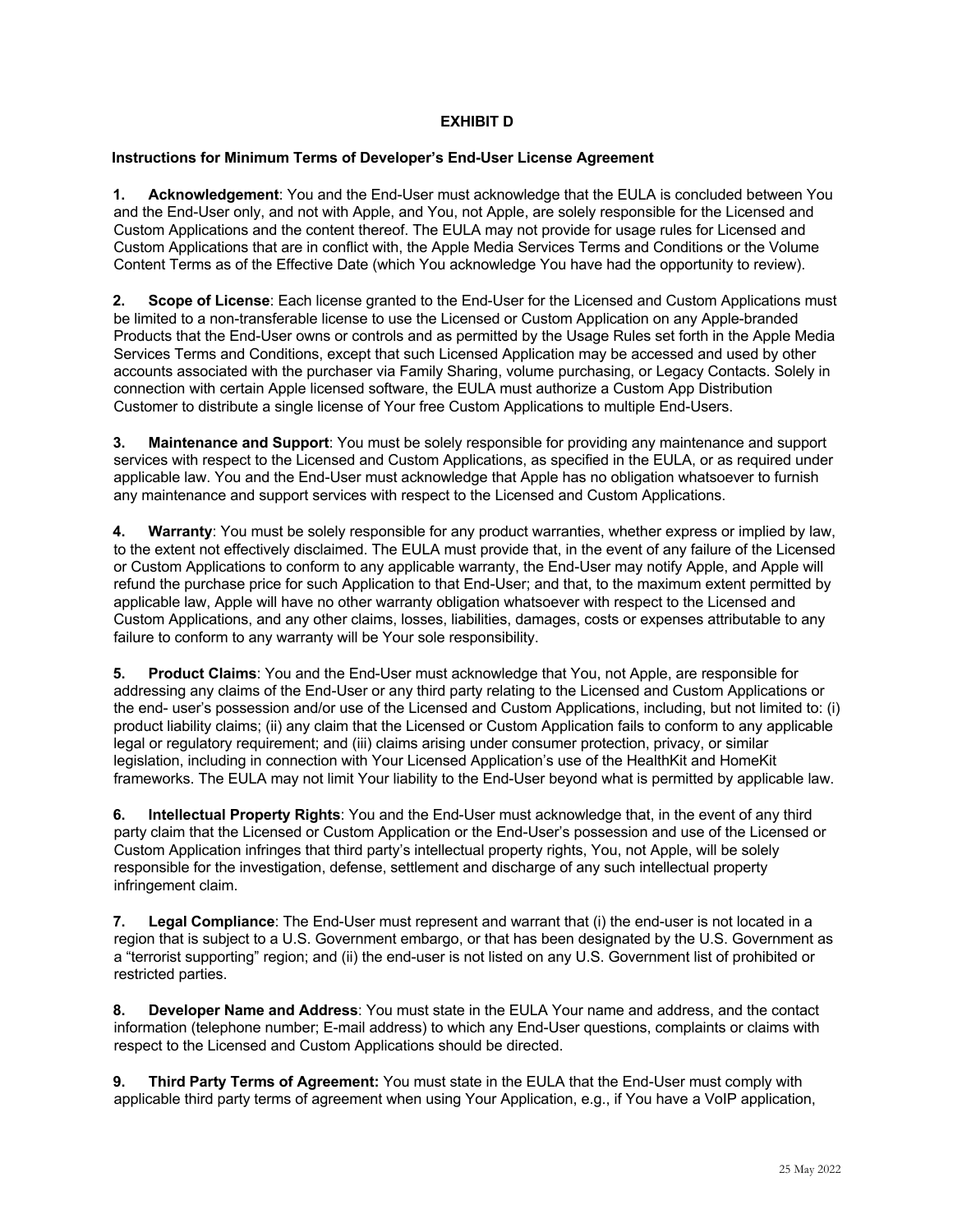then the End-User must not be in violation of their wireless data service agreement when using Your Application.

**10. Third Party Beneficiary**: You and the End-User must acknowledge and agree that Apple, and Apple's subsidiaries, are third party beneficiaries of the EULA, and that, upon the End-User's acceptance of the terms and conditions of the EULA, Apple will have the right (and will be deemed to have accepted the right) to enforce the EULA against the End-User as a third party beneficiary thereof.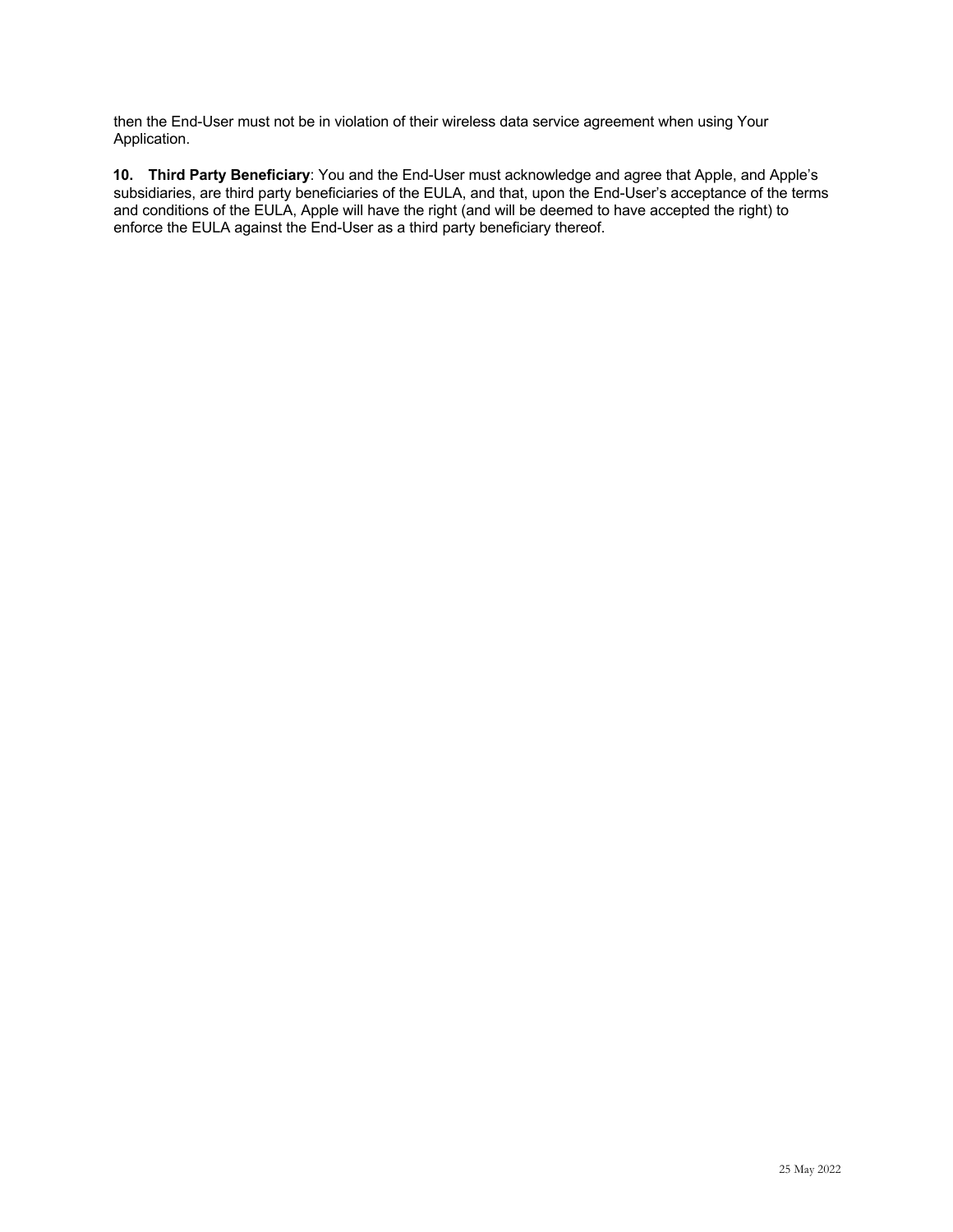### **EXHIBIT E**

# **Additional App Store Terms**

**1. Discoverability on the App Store**: The discoverability of Your Licensed Application in the App Store depends on several factors, and Apple is under no obligation to display, feature, or rank Your Licensed Application in any particular manner or order in the App Store.

(a) The main parameters used for app ranking and discoverability are text relevance, such as using an accurate title, adding relevant keywords/metadata, and selecting descriptive categories in the Licensed Application; customer behavior relating to the number and quality of ratings and reviews and application downloads; date of launch in the App Store may also be considered for relevant searches; and whether You have violated any rules promulgated by Apple. These main parameters deliver the most relevant results to customer search queries.

(b) When considering apps to feature in the App Store, our editors look for high-quality apps across all categories, with a particular focus on new apps and apps with significant updates. The main parameters that our editors consider are UI design, user experience, innovation and uniqueness, localizations, accessibility, App Store product page screenshots, app previews, and descriptions; and additionally for games, gameplay, graphics and performance, audio, narrative and story depth, ability to replay, and gameplay controls. These main parameters showcase high-quality, well-designed, and innovative apps.

(c) If You use an Apple service for paid promotion of Your app on the App Store, Your app may be presented in a promotional placement and designated as advertising content.

To learn more about app discoverability, visit https://developer.apple.com/app-store/discoverability/.

# **2. Access to App Store Data**

You can access data concerning your Licensed Application's financial performance and user engagement in App Store Connect by using App Analytics, Sales and Trends, and Payments and Financial Reports. Specifically, You can obtain all of Your Licensed Application's financial results for individual app sales and inapp purchases (including subscriptions) in Sales and Trends, or download the data from Financial Reports; and You can view App Analytics for non-personally identifiable data that allows You to understand how consumers engage with your Licensed Applications. More information can be found at https://developer.apple.com/appstore/measuring-app-performance/. App Analytics data is provided only with the consent of our customers. For more information, see https://developer.apple.com/app-store-connect/analytics/. Apple does not provide You with access to personal or other data provided by or generated through use of the App Store by other developers; nor does Apple provide other developers with access to personal or other data provided by or generated through Your use of the App Store. Such data sharing would conflict with Apple's Privacy Policy, and with our customers' expectations about how Apple treats their data. You can seek to collect information from customers directly, so long as such information is collected in a lawful manner, and You follow the App Store Review Guidelines.

Apple handles personal and non-personal information as outlined in Apple's Privacy Policy. Information about Apple's access to and practices concerning developer and customer data can be found in "App Store & Privacy," accessible at https://www.apple.com/legal/privacy/data/en/app-store. Apple may provide some nonpersonal information to strategic partners that work with Apple to provide our products and services, help Apple market to customers, and sell ads on Apple's behalf to display in the App Store and Apple News and Stocks. Such partners are obligated to protect that information and may be located wherever Apple operates.

# **3. P2B Regulation Complaints and Mediation**

Developers established in, and which offer goods or services to customer located in, a region subject to a platform-to-business regulation ("P2B Regulation"), such as the Regulation of the European Parliament and of the Council on promoting fairness and transparency for business users of online intermediation services, may submit complaints pursuant to such P2B Regulation related to the following issues at